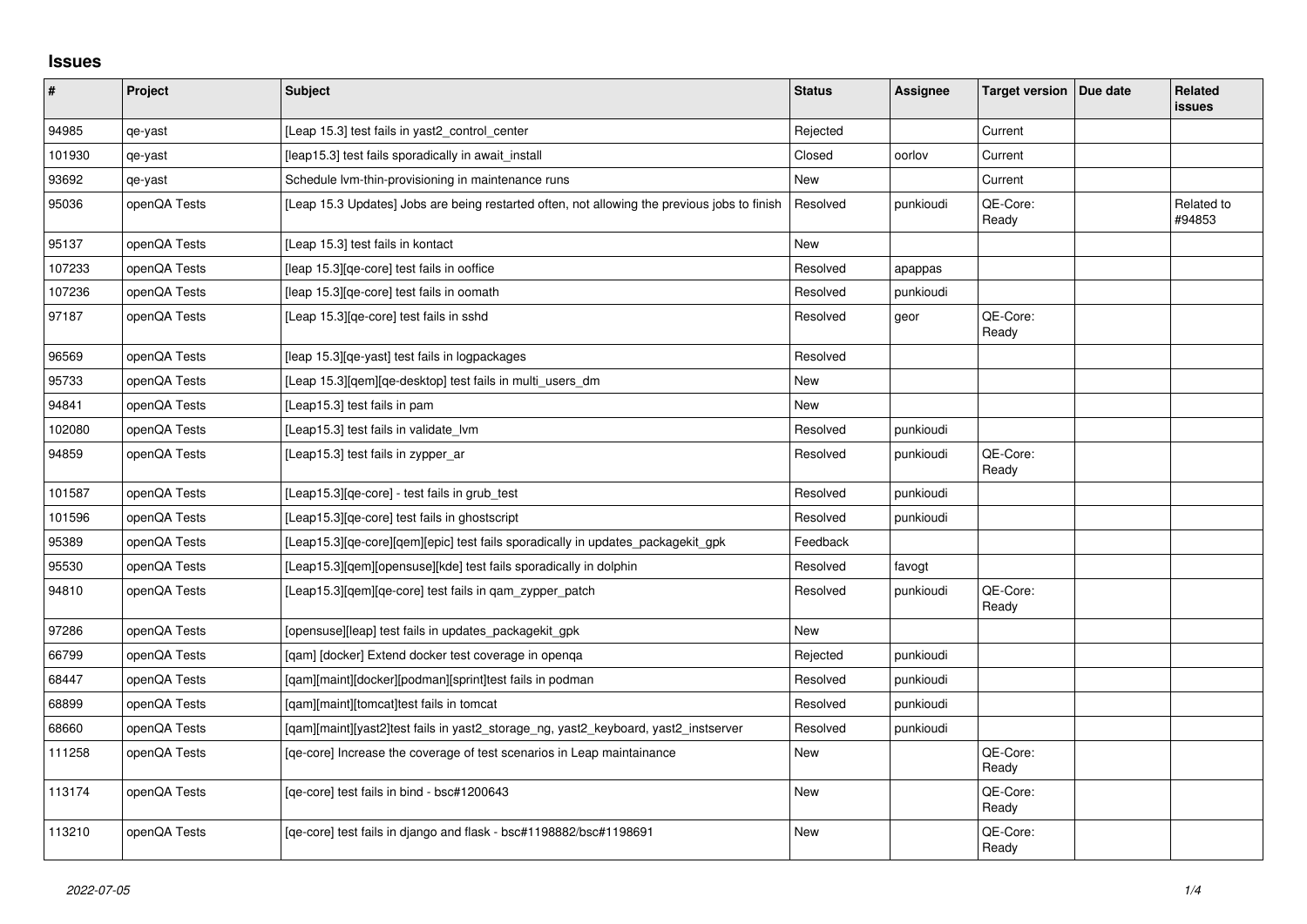| $\vert$ # | Project      | <b>Subject</b>                                                                             | <b>Status</b> | Assignee  | Target version   Due date | <b>Related</b><br><b>issues</b>                                                                                           |
|-----------|--------------|--------------------------------------------------------------------------------------------|---------------|-----------|---------------------------|---------------------------------------------------------------------------------------------------------------------------|
| 109175    | openQA Tests | [ge-core] test fails in dns srv - cannot resolve localhost                                 | New           |           |                           |                                                                                                                           |
| 109178    | openQA Tests | [ge-core] test fails in dns srv - cannot resolve localhost                                 | Resolved      | punkioudi |                           |                                                                                                                           |
| 112997    | openQA Tests | [qe-core] test fails in groupwise - groupwise core dumps                                   | Resolved      | mloviska  | QE-Core:<br>Ready         |                                                                                                                           |
| 110382    | openQA Tests | [qe-core] test fails in libqt5_qtbase in aarch64 - dialog pop-up takes more time to appear | New           |           |                           |                                                                                                                           |
| 112739    | openQA Tests | [qe-core] test fails in multipath - activation of multipath is expected                    | Resolved      | mloviska  | QE-Core:<br>Ready         |                                                                                                                           |
| 110656    | openQA Tests | [qe-core] test fails in orphaned_packages_check - missing libpeas-loader-python            | Resolved      | mloviska  | QE-Core:<br>Ready         | Related to<br>#111144                                                                                                     |
| 111144    | openQA Tests | [qe-core] test fails in orphaned_packages_check - whitelist libpeas-loader-python          | Rejected      | punkioudi | QE-Core:<br>Ready         | Related to<br>#110656                                                                                                     |
| 113177    | openQA Tests | [qe-core] test fails in python_scientific - bsc#1198891                                    | In Progress   | apappas   | QE-Core:<br>Ready         |                                                                                                                           |
| 113198    | openQA Tests | [qe-core] test fails in selinux_setup - bsc#1200649                                        | <b>New</b>    |           | QE-Core:<br>Ready         |                                                                                                                           |
| 89329     | openQA Tests | [qe-core] test fails in shutdown - Machine didn't shut down                                | New           |           |                           | Related to<br>#90077,<br>Related to<br>#64812,<br>Related to<br>#58820,<br>Related to<br>#50756.<br>Related to<br>#112580 |
| 113213    | openQA Tests | [qe-core] test fails in systemd_rpm_macros - bsc#1200713                                   | New           |           | QE-Core:<br>Ready         |                                                                                                                           |
| 112907    | openQA Tests | [ge-core] test fails in welcome - waiting for selecting product needle                     | Rejected      | punkioudi | QE-Core:<br>Ready         |                                                                                                                           |
| 112169    | openQA Tests | [qe-core] test fails in zdup - ls: cannot access /dev/disk/by-label                        | Resolved      | mloviska  | QE-Core:<br>Ready         | Related to<br>#108692                                                                                                     |
| 108076    | openQA Tests | [qe-core][15-sp4] test fails in libqt5_qtbase - Development tools module is not enabled    | Resolved      | akumar    | QE-Core:<br>Ready         |                                                                                                                           |
| 96716     | openQA Tests | [qe-core][CI] Add CI check for module header not being updated                             | Resolved      | punkioudi | QE-Core:<br>Ready         |                                                                                                                           |
| 88139     | openQA Tests | [qe-core][functional] schedule ovs-server and ovs-client in the functional space           | Resolved      | dheidler  |                           |                                                                                                                           |
| 87766     | openQA Tests | [ge-core][functional] test fails in java                                                   | Resolved      | punkioudi |                           | Related to<br>#73240                                                                                                      |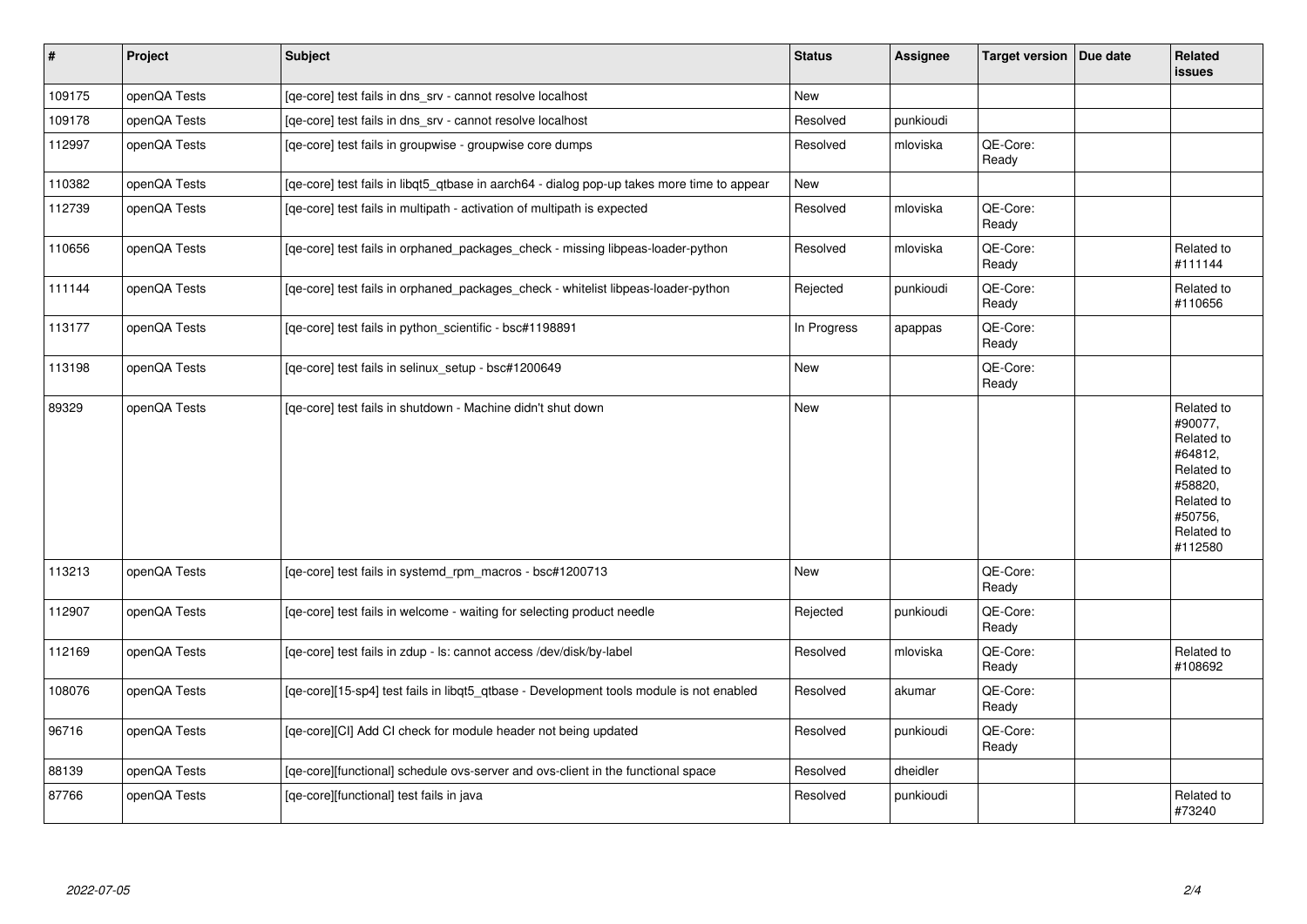| #      | Project               | <b>Subject</b>                                                                                                                         | <b>Status</b> | <b>Assignee</b> | Target version   Due date | Related<br>issues                                                      |
|--------|-----------------------|----------------------------------------------------------------------------------------------------------------------------------------|---------------|-----------------|---------------------------|------------------------------------------------------------------------|
| 88742  | openQA Tests          | [ge-core][functional] test fails in yast2 lan restart - Network reload was expected                                                    | Rejected      |                 |                           | Related to<br>#87943,<br>Related to<br>#105358                         |
| 87739  | openQA Tests          | [qe-core][functional]test fails in zypper_ar                                                                                           | Resolved      | punkioudi       |                           |                                                                        |
| 108275 | openQA Tests          | [ge-core][leap] test fails in test results - new functionality of quitting the pop-up guiding<br>window                                | Resolved      | punkioudi       |                           |                                                                        |
| 102098 | openQA Tests          | [qe-core][Leap15.3] test fails in mariadb_srv                                                                                          | Resolved      |                 |                           |                                                                        |
| 102104 | openQA Tests          | [qe-core][Leap15.3] test fails in orphaned_packages_check                                                                              | Resolved      |                 |                           |                                                                        |
| 93264  | openQA Tests          | [qe-core][qem] Add journald_fss, openvswitch_ssl, vsftpd tests to QEM                                                                  | Resolved      | punkioudi       | QE-Core:<br>Ready         |                                                                        |
| 95774  | openQA Tests          | [qe-core][qem] Remove soft-fail from vsftpd.pm in s390x, when the bug is solved                                                        | Blocked       |                 |                           | Related to<br>#93270                                                   |
| 95099  | openQA Tests          | [qe-core][qem] Schedule network_configuration in sle15sp[3,2]                                                                          | New           |                 |                           | Related to<br>#93814                                                   |
| 93814  | openQA Tests          | [ge-core][gem] Schedule network hostname in maintenance runs                                                                           | Resolved      | punkioudi       | QE-Core:<br>Ready         | Related to<br>#95099                                                   |
| 93270  | openQA Tests          | [qe-core][qem] Schedule vsftpd in s390x runs                                                                                           | Resolved      | punkioudi       | QE-Core:<br>Ready         | Related to<br>#95774                                                   |
| 86072  | openQA Tests          | [ge-core][gem] Test openvswitch-ipsec and openvswitch-pki                                                                              | Resolved      | punkioudi       |                           |                                                                        |
| 86075  | openQA Tests          | [ge-core][gem] Test openvswitch-vtep                                                                                                   | Resolved      | punkioudi       | QE-Core:<br>Ready         |                                                                        |
| 68788  | openQA Tests          | [qe-core][qem][maint][firefox]test fails in firefox                                                                                    | Resolved      | dzedro          | QE-Core:<br>Ready         |                                                                        |
| 104959 | openQA Tests          | [qe-core][to be refined] fix minimal tests in Functional                                                                               | New           |                 |                           |                                                                        |
| 112682 | openQA Tests          | [ge-sap] test fails in Sysctl - sysctl: cannot stat<br>/proc/sys/kernel/unprivileged_userns_apparmor_policy: No such file or directory | New           | rbranco         |                           |                                                                        |
| 92842  | openQA Tests          | [qem][qe-core] yast2_keyboard is failing                                                                                               | Resolved      | punkioudi       |                           |                                                                        |
| 94780  | openQA Tests          | [qem][qe-core][Leap15.3] test fails in hexchat                                                                                         | Resolved      |                 |                           |                                                                        |
| 70642  | openQA Tests          | test fails in apache                                                                                                                   | Resolved      | punkioudi       |                           |                                                                        |
| 112742 | openQA Project        | [tools] aarch64 - gemu-img: /var/lib/openga/pool/14/raid/hd0-overlay0: Image is not in<br>gcow2 format                                 | New           |                 | future                    | Related to<br>#109319                                                  |
| 98307  | openQA Infrastructure | Many jobs in o3 fail with timeout exceeded on opengaworker1 auto review:"timeout: setup<br>exceeded MAX_SETUP_TIME":retry size:M       | Resolved      | mkittler        | Ready                     | Related to<br>#96557.<br>Related to<br>#81828,<br>Related to<br>#97658 |